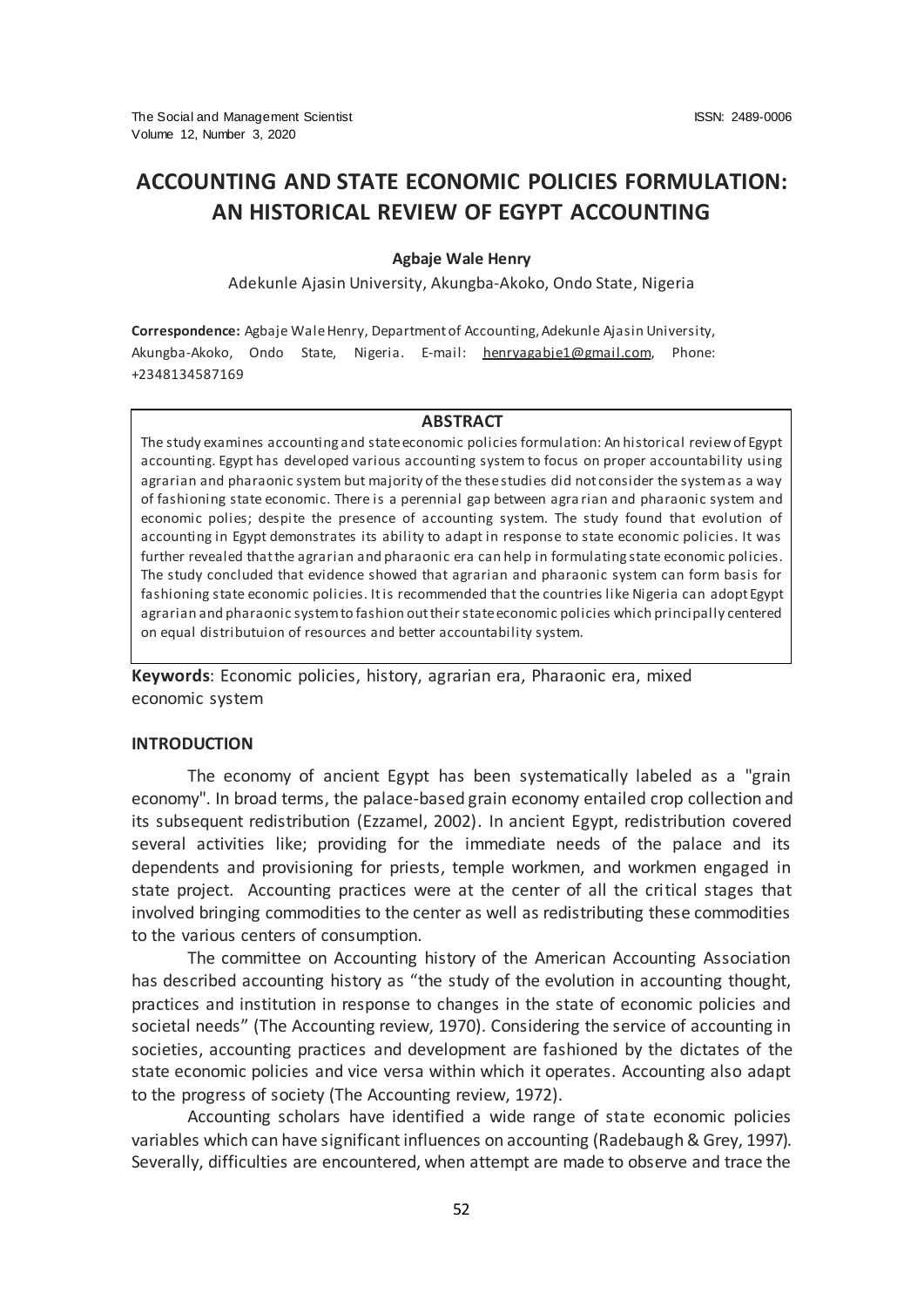relationship between accounting and economic policies. According to Afar (2007), Egyptian activities were hunting, fishing and gathering of grain. The era is known as agrarian era. The agricultural sector was one of the most important economic sectors in Egypt, providing food for consumption, commodities to neighboring towns and source of employment for teeming population.

The pharaonic Egypt was organized around a system of phyles. In this period the administration of economic system is vested in the king (the Pharaoh). The system of phyles developed into a bureaucratic mechanism that organized large number of people for tasks as varied building pyramids, washing dressing, making of statutes for Pharaoh (Tomkins, 1971). This fashioned out obligations and delegations of duties had defined the public finance system of taxation and levies. It was evident from above that Egypt gradually developed their economy to fully dependent on agriculture and subsequent introduction of pharaonic system led to their public finance system adoption.

Accounting calculations identified centers of responsibility for taxable income, estimated taxable capacity, levied precise tax liability, and ensured the collection of levied taxes and their careful storage until they were redistributed as rations or wage. Once measurement of the harvest was completed, recorded and checked against estimates based on standing crop, tax liability was calculated by the scribe. Another scribe checked the amount of tax proposed against the assessment-lists of the harvest, and then the harvest tax was collected. The scribe whose responsibility was to levy tax on grain was known as 'the scribe of counting grain' (James, 1985),

The economic policies of Egypt greatly influence on accounting. The agrarian system encourages private sector economy that induces accounting system tailored towards private sectors accounting. While the pharaonic system embrace the introduction of taxation that leads to advent of public finance. These historic perspective shows that economic policies of Egypt has positive significant influence on accounting for the betterment of her citizenry. From various literature on this subject Egypt has developed various accounting system to focus on proper accountability of agrarian system but majority of these studies did not use the system to fashion out sate economic policies; which includes taxation and public finance.

The question that has remained unanswered to justify this study is; can this historical perspective be adapted in Nigeria to fashion out robust and appropriate state economic policies that will be beneficial to the general populace? The general objective of the study is to examine whether historical review of accounting can be used to fashion out state economic policies; the specific objectives are: effect of agrarian era of Egypt on mixed economy system; effect of pharaohnic era of Egypt on mixed economy system. Hypotheses were therefore raised to answer the research questions that what are the effect of agrarian era of Egypt on mixed economic system and pharaonic era of Egypt on mixed economy system.

## **Scope of the study**

The study will cover historical of accounting in Egypt which predates the colonization by British and after revolt against them. The study specifically based on agrarian era and pharaonic era of Egypt accounting. Sample population was judgmentally chosen within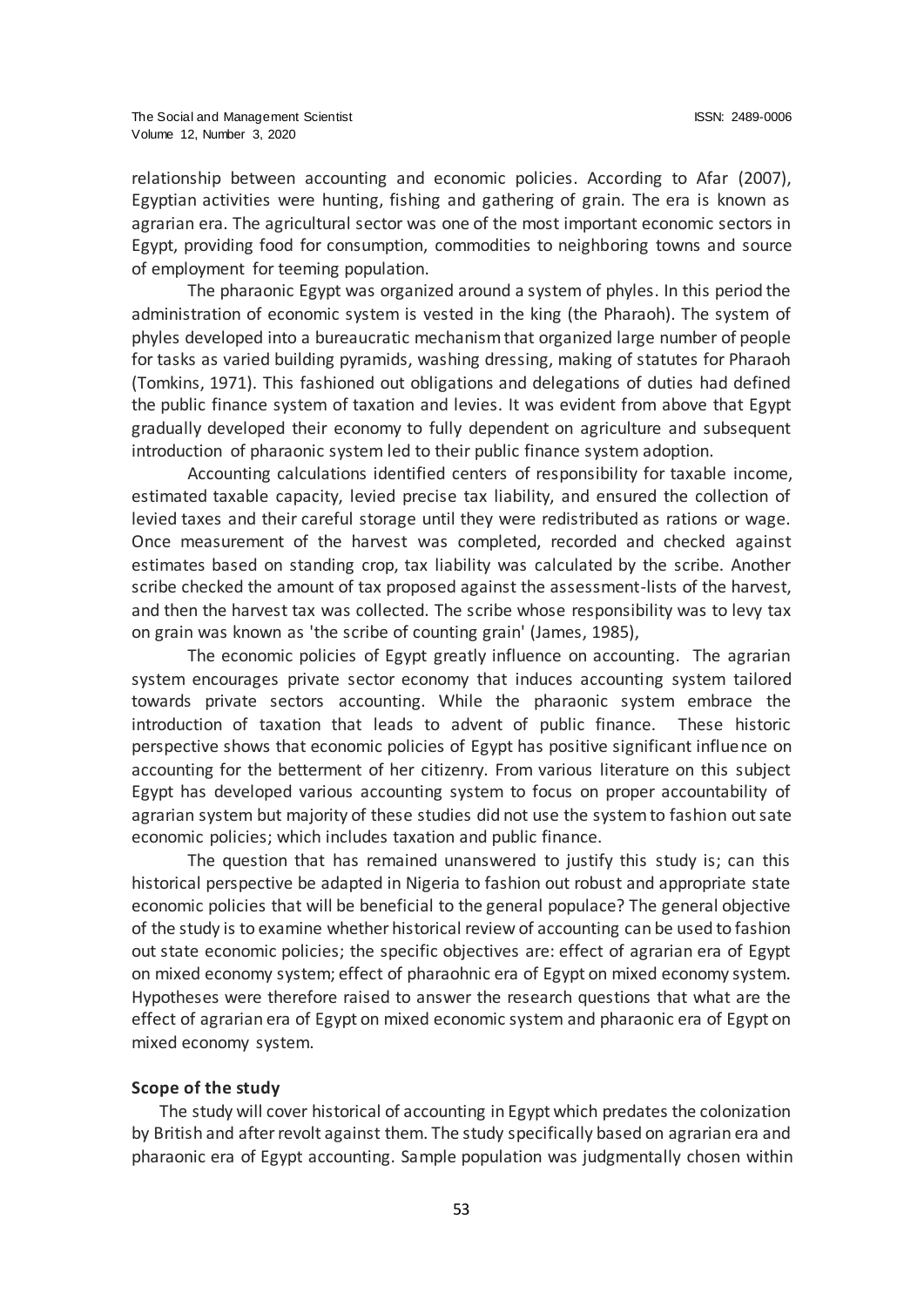academia and professional accountants within Ondo State. The reason for this is that, most Senior lecturers in field of accounting are familiar with Egypt accounting development as many of them have taught courses related to this for several years.

## **LITERATURE REVIEW**

Farag (2009), Juan and Fernando (2012), Yumiko (2018) and Ahmed, Emad and Qatar (2019), agreed in their various studies that the development of accounting in Egypt has been closely studied to define the basis upon which various accounting concept were based. Private sector economy was predominant in Egypt since from 1952 (Carana, 2002). This was evident in the Egyptian revolution against the British colonialism. The period 3200 B.C – 3000 B.C had transformed Egypt into agricultural society. The ancient Egypt agriculture is basically referred to as the agrarian era. The first agrarian Civilization was developed at about 3200 BCE in Mesoptamia, in Egypt and Nubia (Khern-El-Din, 2008). Agriculture has continued to a consistent and predominant role in terms of development and income in Egypt for over centuries.

The major basic characteristics of Egypt growth in terms of economy has been structural transformation of the agricultural sector. In clear terms agriculture has retained a primary role in the economy (Mead, 1967). The development of accounting has made significant contribution to human society especially in the area of commerce. Accounting origin is dated back to around 3600 BC during trade between tribes in the region of Mesopotamia where records are last on stones and clay tablet (Littleton & Tamey 1961). Yumiko (2018) affirmed that scribes of then are referred to as bookkeepers. Writing of 5000 years ago is actually records of transactions as agricultural produce are marked as strokes on wall of ban and other secret places (Sebastian & Dominic 2013). These scribes and strokes are what translated to today modern ledgers and receipts (Warwick 2008).

Balogun, Okoye and Izedonmi (2015) was of the opinion that combination of favourable geographical features led to the success of ancient Egyptian culture, the very vital of which was the rich fertile soil resulting from annual inundations of the Nile River. The concentration of the ancient Egypt on agriculture has made them to be able to selfsufficient and ability to provide basic necessity of food (Khaled and Tad 2010 cited in Carana, 2002; Hassan, Elnaby & Mosebach, 2005; Hassan 2008b). The massive production of all a sundry in agrarian era of Egypt led to the Egyptian revolution against the British colonialism which resulted in a shift from a capitalist economy system to a socialist one.

In this period the administration of economic system is vested in the king (the pharaoh). The system of phyles developed into a bureaucratic mechanism that organized large number of people for tasks as varied building pyramids, washing dressing, making of statutes for the dead king (Tomkins, 1971). The above fashioned out obligations and delegations of duties had defined the public finance system of taxation and levies. It was evident from above that Egypt gradually developed their economy to fully dependent on agriculture and subsequent introduction of pharaonic system led to their public finance adoption.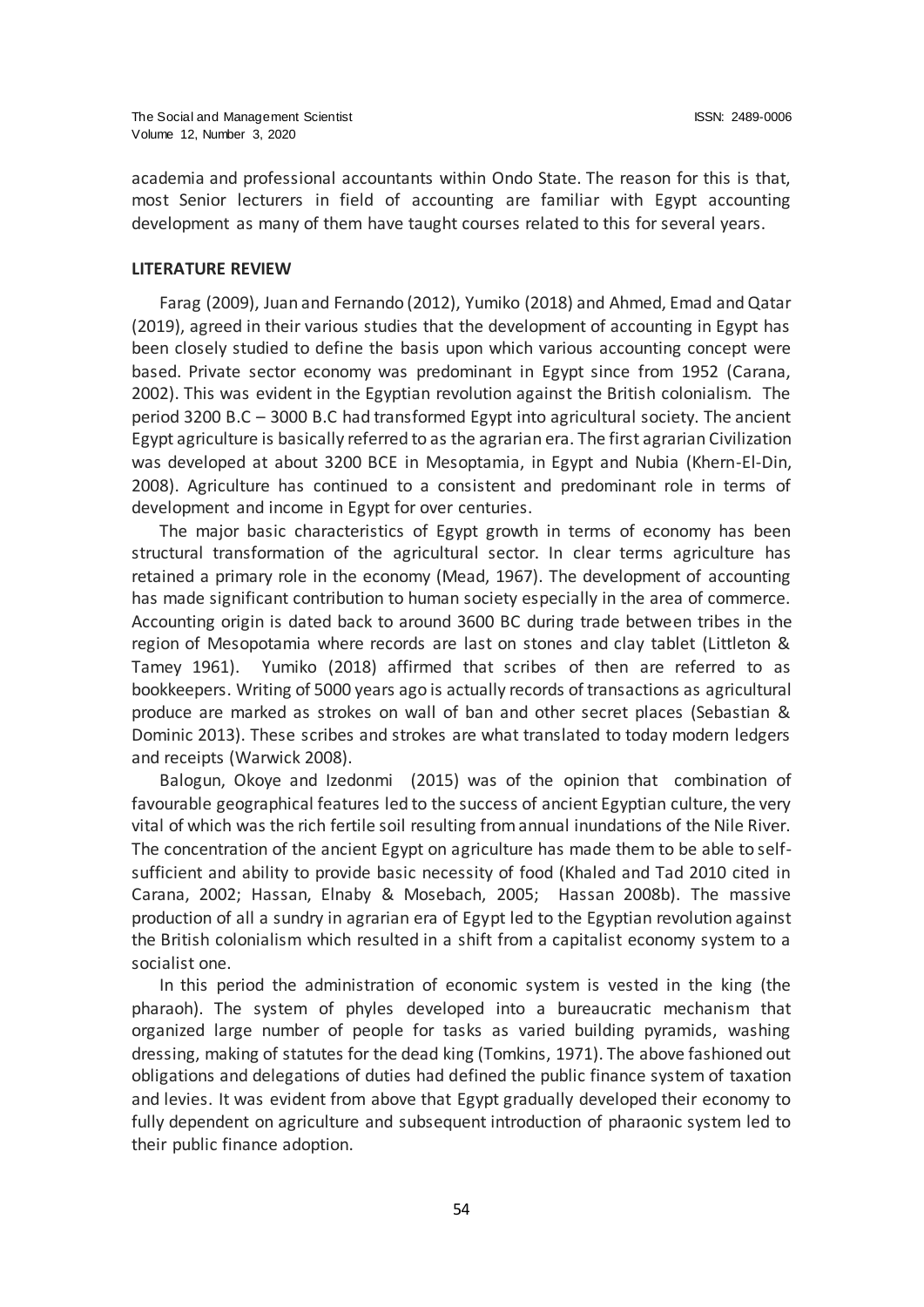Ahmed, Emad, and Mohammed (2019) studied development of accounting and auditing: origin, growth, practice and influential factors. Their findings suggest that political, economic, institutional, legal and cultural factors contribute to the development of the accounting and auditing profession in Egypt. Linda (2013) examined the accounts of the Portuguese New Christian trader, Manoel Batista Peres. These private accounts, found in the Archivo General de la Nación in Lima, Peru, were associated with the trading of slaves on the Upper Guinea Coast in the early seventeenth century. The result shows how this system of accounting could be adapted to a nonmonetised economy and contributes to the debate over the relationship between double-entry bookkeeping and the rise of capitalism. Farag (2009) studied the accounting profession in Egypt: its origin and development. The study discovered that. The evolution of accounting in Egypt demonstrates its ability to adapt in response to changing conditions. Vlora and Rrustem (2017) examined literature review of historical development of accounting. Their findings revealed that the time of theoretical accounting recognition is the year 1494, it also revealed that accounting history is scarcely addressed as there only a small books and works that cover the topic.

Majority of the literature reviewed agreed that the agrarian and pharaonic era actually defined state economic policies in Egypt and their subsequent success. However, most of the research work focus on Egypt accounting did not outlined how it can be used to fashion out state economic policies like taxation and public finance. There is no current research, to the knowledge of researcher, on the empirical study of historical review and state economic policies. Hence, this study stands to fill the gap.

The theoretical framework that guides this study was rooted in Diffusion of innovation theory. The theory was developed by Rogers (1962). It originated in communication to explain how, overtime, an idea or discipline gains momentum and diffuses (or spreads) through a specific population or social system. The end result of this diffusion is that people or state, as a part of social system, adopt a new idea, behaviour or policies through a standardized system of operation.

However, in this study diffusion of innovation is found to be more relevant in the gradual formation of state economic policies through diffusion of agrarian and pharaonic system of accounting. Researchers have found that people who adopt an innovation early have different characteristics than people who adopt an innovation later.

# **METHODS**

Linear regression technique was employed as the basic statistical tool for data analyses in this study, with the aid of SPSS 20.0 software. Primary data were used for the study. For the primary data, the study employed cross sectional survey design to facilitate broad and reliable data.

Due to the fact that we have several cadres and bodies of accountant like ICAN, ANAN, ACCA and Senior account officers in Ministry and Parastatals; the sample size was drawn from 30 ICAN registered members in Ondo State District and 15 ANAN members in Ondo State Descript. The choice of the numbers was hinged on those accountants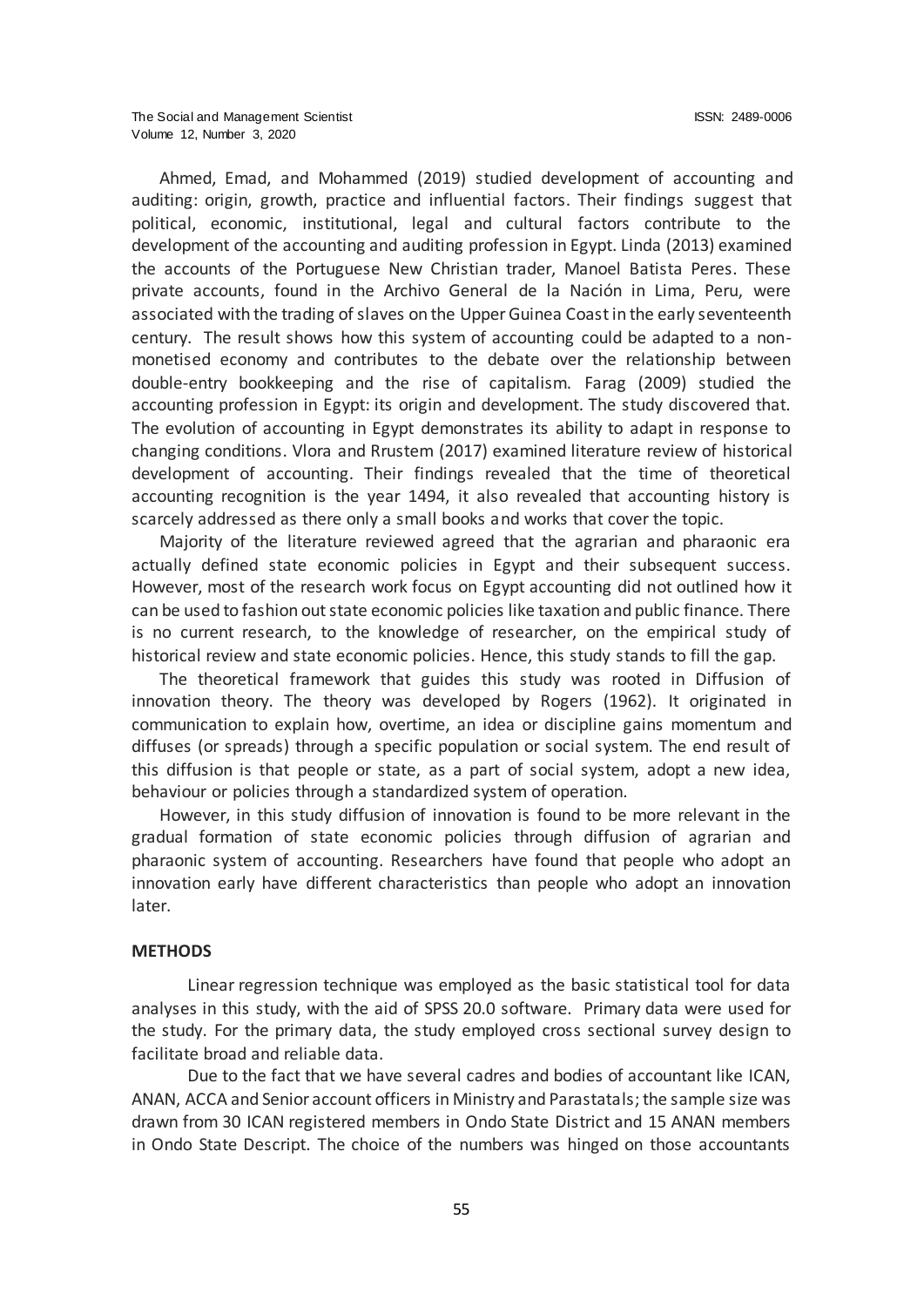who have qualified for over 5 years ago. 50 Accounting Lecturers who have more than five years' experience were drawn from tertiary institution teaching accounting in Ondo state.

The justification for the choice of these participants was because they are familiar with historical perspective of accounting and accounting lecturers; have over time taught historical development of accounting in specific to Egypt accounting development. 95 participants were therefore selected as a sample size from the population. Five Likert Scale was used for the structured questionnaire. The score was assigned to Likert scale as follows: "Very correct, correct, not sure, not correct, very not correct." Historical review was measured using agrarian era and pharaonic era. The dependent variable, state economic policies was measured using mixed economic system. Test items were developed to obtain these independent variable behaviour score.

|                       | Agrarian Era. | Pharaohnic Era | Mixed Economic System |  |
|-----------------------|---------------|----------------|-----------------------|--|
| <b>Minimum</b>        | ┸             |                |                       |  |
| <b>Maximum</b>        | 4             | 4              |                       |  |
| <b>Sum</b>            | 192           | 181            | 165                   |  |
| <b>Mean</b>           | 1.26          | 1.19           | 1.06                  |  |
| <b>Std. Deviation</b> | .116          | .109           | .021                  |  |
| <b>Skewness</b>       | $-.023$       | .274           | $-.209$               |  |
| <b>Kurtosis</b>       | $-492$        | $-.202$        | $-0.775$              |  |

# **Results and Discussion Table 1: Descriptive Statistics**

Source: Researcher's field survey 2018

Table 1 presents the descriptive statistics of the collected data, For Agrarian Era, the mean value of 1.26 indicating the average of the data having standard deviation of 0.116 revealing that the statistical data dispersion is low and the set are close to the mean which posit that on average respondents chose Very Correct, because standard deviation is lower than the mean value. Pharaohnic Era shows mean value of 1.19 indicating the average value of the distribution and standard deviation of 0.109 showing that the statistical data dispersion is very low and the set are close to the mean due to the fact that the standard deviation is lower than the mean value which posit that on average respondents agreed to Very Correct. The skewness is positively skewed having a long right tail and in compliment of this, kurtosis is platykurtic by having a lot of value lower than mean arising to flattened curve.

The descriptive Table further revealed that the mean value of Mixed Economic System is 1.65 which posited that on average respondents agreed to Correct. This indicates the average of Mixed Economic System. The standard deviation of 0.21 showed that the statistical data dispersion is low and the set are close to the mean because standard deviation is lower than the mean value. The skewness is negatively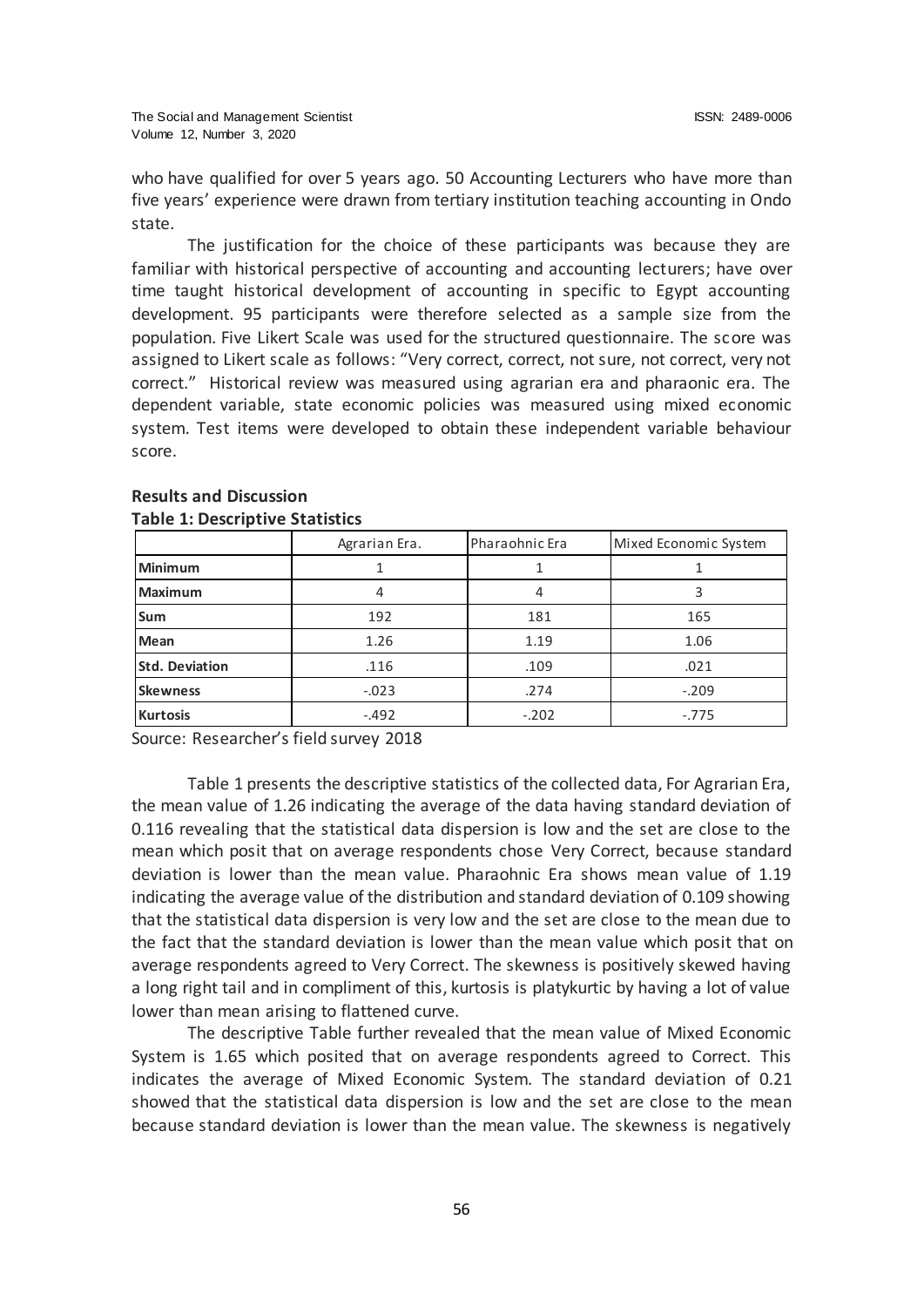skewed having a long-left tail and in agreement to this, kurtosis is platykurtic having a flattened curve.

| S/N | Administration<br>questionnaire    | οf | Number<br>Percentage | οf | copies | (%)  |
|-----|------------------------------------|----|----------------------|----|--------|------|
|     | Copies administered                |    | 95                   |    |        | 100  |
|     | Copies returned                    | 71 |                      |    | 74.7   |      |
|     | Wrongly<br>filed/unreturned copies |    | 24                   |    |        | 25.3 |

Source: Field survey, 2018

Ninety-Five copies of questionnaires were purposively administered by the researcher. Seventy-One copies were successfully retrieved from respondents. This represents 71% of the number of questionnaires administered.

| Model Summary <sup>f</sup><br>Model                  |      |          |                    |  |          |  |                                   |                  |
|------------------------------------------------------|------|----------|--------------------|--|----------|--|-----------------------------------|------------------|
|                                                      | R    | R Square | Adiusted<br>Square |  | estimate |  | R Std. error of the Sig. f change | Durbin<br>Watson |
|                                                      | .815 | .767     | .735               |  | 3.26429  |  | $.001\degree$                     | 1.362            |
| Predictors: (constant), Agrarian era, pharaohnic era |      |          |                    |  |          |  |                                   |                  |
| f. Dependent variable: mixed Economic system         |      |          |                    |  |          |  |                                   |                  |
|                                                      |      |          |                    |  |          |  |                                   |                  |

Source: Authors own study 2019.

In Table 3, the value of R value = .815 however, adjusted  $R^2$  = .767 shows that 76.6% of the dependent variable (mixed economic system) has been explained by the independent variables; agrarian era (AgrEr) and Pharaohnic era (PhrEr). However, the unexplained variation is .233 which is about 23.3%; thus we can understand that the model is providing a good fit to data since unexplained variation is 0.233. This clearly shows that the regression line fits the data and Durbin Watson (DW) suggests that the model is serially correlated since 1.362 lies between 1.387 to 1.431.

|                                                      |            | <b>Sum</b><br>of | Df            | Mean    |        | Sig             |
|------------------------------------------------------|------------|------------------|---------------|---------|--------|-----------------|
|                                                      |            | Squares          |               | Square  |        |                 |
|                                                      | Regression | 589.548          | $\mathcal{L}$ | 294.774 | 20.640 | $0.001^{\circ}$ |
|                                                      | Residual   | 74.004           | 6             | 12.334  |        |                 |
|                                                      | Total      | 663.552          | 8             |         |        |                 |
| Predictors: (constant), Agrarian era, pharaohnic era |            |                  |               |         |        |                 |
| f. Dependent variable: mixed Economic system         |            |                  |               |         |        |                 |

**Table 4: ANOVA and the significance of the model**

Source: Authors own study 2019.

ANOVA results (the f-ratio) test the overall significance of the model. The f-ratio (20.640) shows that the variables (AgrEr and PhrEr) are the major determinants in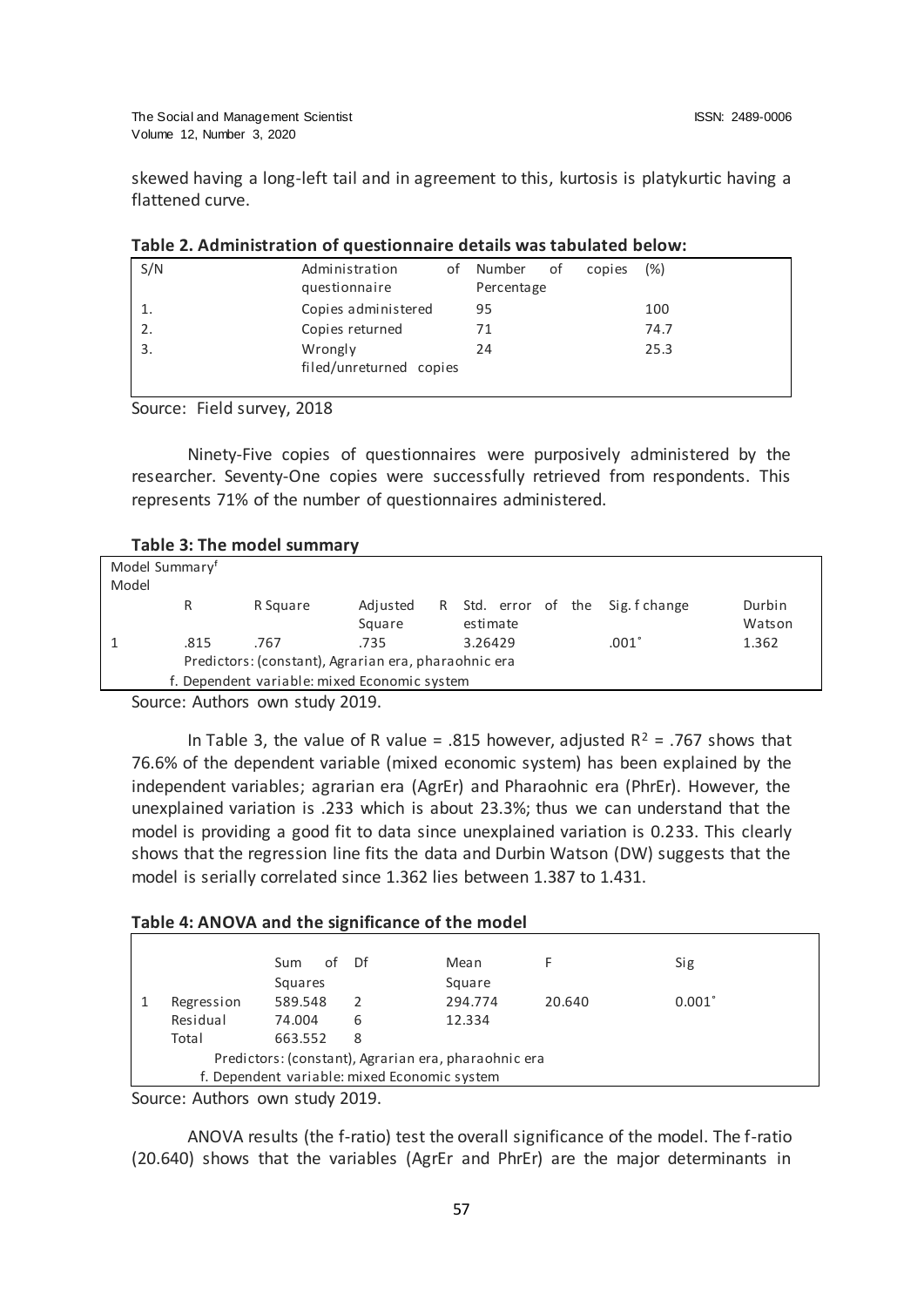explaining mixed economic system. It can be observed that the independent variable give a significant effect of the dependent variable based on the f-ratio, suggesting that overall, the model in the study is significantly good enough in explaining the variation on the dependent variable. The independent variables are statistically significant because its significance value is 000.1, that is P<0.05. So the null hypotheses are therefore rejected. Therefore, Egypt agrarian era and pharaohnic era have significant influence on mixed economic system.

#### **CONCLUSION AND RECOMMENDATIONS**

The specific objectives which the study sought to achieve have indeed yielded the overall result which provides evidence to show that agrarian and pharaonic system can form basis for fashioning state economic policies. Effective and adequate management of explanatory variables will have a great result in fashioning state economic policies. The study therefore recommended based on the research findings that agrarian and pharaonic system of accounting can be adopted by other countries like Nigeria to fashion out their state economic policies.

#### **REFERENCES**

Afar, A. (2007). *A history of Egypt (*2<sup>nd</sup> ed.) New York: Cambridge University Press.

- Ahmed, F.E., Emad, A.A., & Mohammed, A.K (2019). Development of accounting and auditing in Egypt: origin, growth, practice and influential factors. *The Journal of Developing Areas*, 53(2), 205-220.
- American Accounting Association (1972). Committee Reports: Supplement to Volume XLVII of the accounting review. *The Accounting Review*, 47

Bruval, R., & Hancock, G. (1996). *Keeper of Genesis*. London Heinmann.

- Balogun, A., Okoye, E. A., & Izedonmi, P.F. (2015). History and Development of Accounting in Perspective. *International Journal of Sustainable Development Research*. 1(2), 14-20.
- Carana. (2002). *Privatization in Egypt. Quarterly Review (January - March 2002).* Provided to the United States Agency for International Development by Carana Corporation under the USAID Monitoring Services Project.
- Ezzamel, M. (2002). Accounting Working for the State: Tax Assessment and Collection during the New Kingdom, Ancient Egypt. Accounting *and Business Research,* 32, (1), 17-39.
- Farag, S.M. (2009). The accounting profession in Egypt: its origin and development. The *International Journal of Accounting*, 44(4), 403-414.
- James, T.J.H. (1985). *Pharaoh's People*. Oxford University Press.
- Juan, B.S., & Fernando, G. (2012). Accounting for the production of coins, the enactment and implementation of the Spanish ordinances of the mints, 1730. *Sage Journals,*  17(3), 129-150.
- Khaled, D., Nermeen, F.S., & Tad, R. (2010). *The state of accounting in Egypt*. A case. The Amreican University in Cairo.